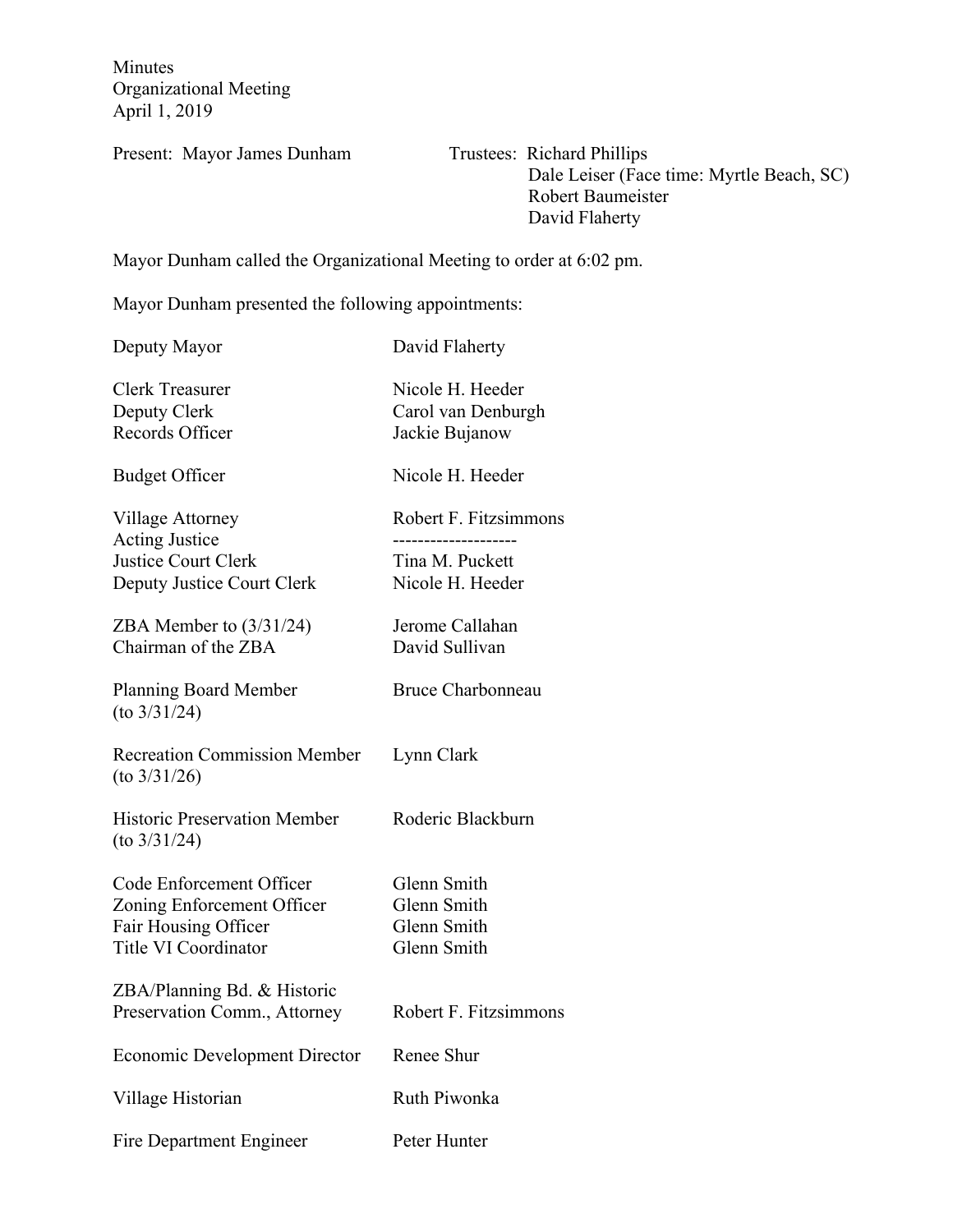| Depository                                                                     | National Union Bank of Kinderhook<br>with maximum amount allowable on<br>deposit \$2 million                                                                                                                                                                                                                                                                                                                                    |
|--------------------------------------------------------------------------------|---------------------------------------------------------------------------------------------------------------------------------------------------------------------------------------------------------------------------------------------------------------------------------------------------------------------------------------------------------------------------------------------------------------------------------|
| <b>Official Newspaper</b>                                                      | Hudson Register Star                                                                                                                                                                                                                                                                                                                                                                                                            |
| <b>Regular Monthly Meetings</b>                                                | Second Wednesday of each month                                                                                                                                                                                                                                                                                                                                                                                                  |
| Mileage Allowance                                                              | 58 cents per mile                                                                                                                                                                                                                                                                                                                                                                                                               |
| Member of Board of Directors<br>Kinderhook Ambulance Protection<br>District #1 | Richard A. Phillips                                                                                                                                                                                                                                                                                                                                                                                                             |
| <b>Committee Appointments:</b>                                                 |                                                                                                                                                                                                                                                                                                                                                                                                                                 |
| Mayor Dunham                                                                   | Personnel<br><b>Streets Projects</b><br><b>Street Maintenance/Cleaning</b><br>Village Parking Lot<br>Drainage<br><b>Shade Trees</b><br>Representative on Town of Kinderhook Trails Committee<br>Representative on Town or Kinderhook<br><b>Economic Development Committee</b><br>Liaison to Historic Preservation Commission<br>Title VI<br><b>Safety Committee</b>                                                             |
| <b>Trustee Phillips</b><br><b>Trustee Leiser</b>                               | Fire Commissioner<br>Liaison to Town Board<br>Liaison to Planning Board<br><b>Policy Coordinator</b><br>Liaison to Climate Smart Task Force<br>Insurance<br>Chairman of Safety Committee<br>Liaison to Greenway Council & Hudson<br>River Heritage<br>Representative on Joint Emergency<br><b>Planning Committee</b><br>Grants<br><b>Water Commissioner</b><br>Sewer Commissioner<br>Commissioner of DPW<br><b>Snow Removal</b> |
| Trustee Baumeister                                                             | DPW Garage<br>Vehicle, Machinery and Equipment<br>Leaf Pickup<br>Sidewalks<br><b>Bulletin</b><br><b>Liaison to Recreation Commission</b>                                                                                                                                                                                                                                                                                        |
|                                                                                |                                                                                                                                                                                                                                                                                                                                                                                                                                 |